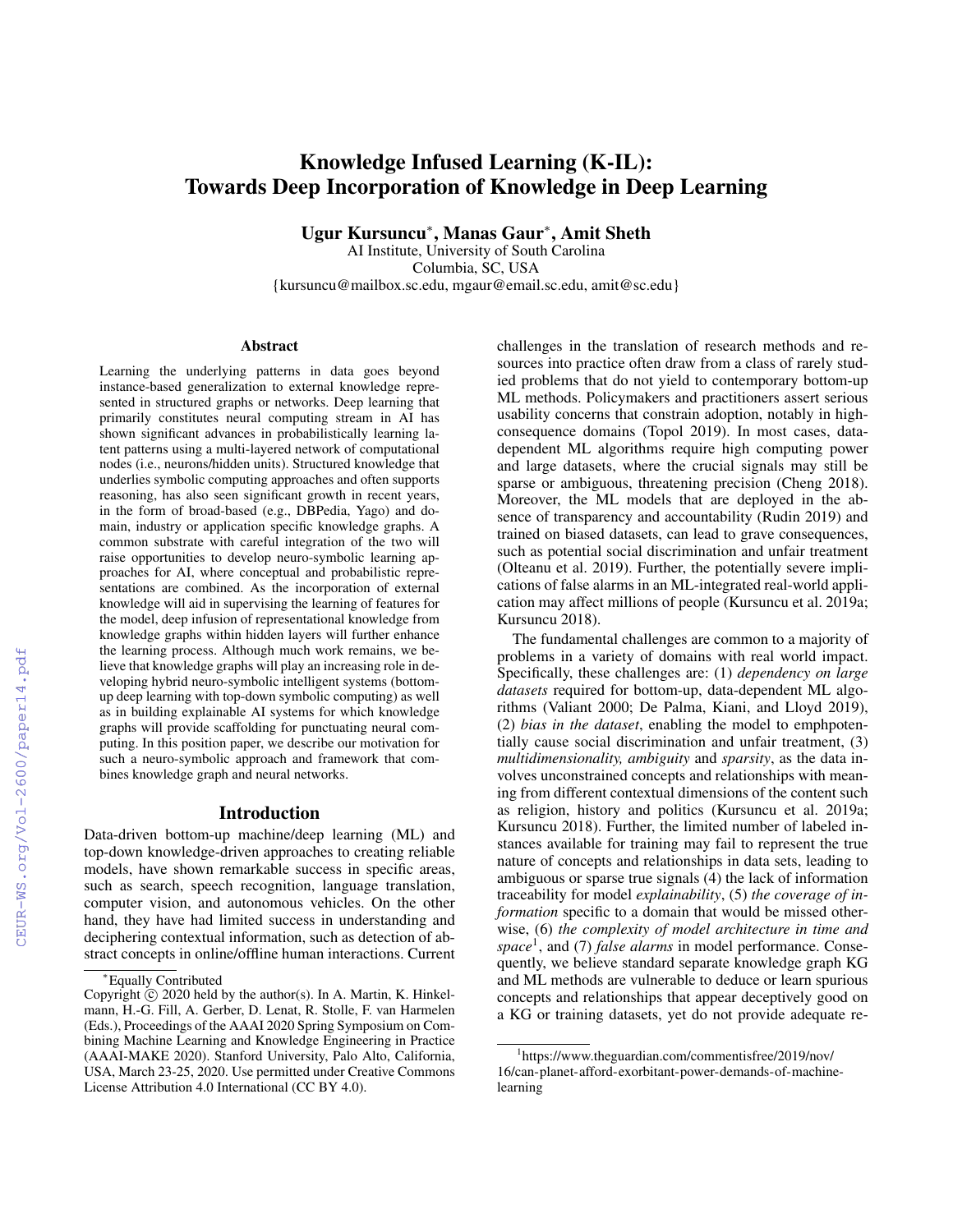sults when the data set contains contextual and dynamically changing concepts and relations.

In this position paper, we describe innovations that will operationalize more abstract models built upon the characteristics of a domain to render them computationally accessible within neural network architectures. We propose a neuro-symbolic method, *knowledge-infused learning* that measures information loss in latent features learned by neural networks through KGs with conceptual and structural relationship information, for addressing the aforementioned challenges. The infusion of knowledge during the representation learning phase raises the following central research questions: (i) How do we decide whether to infuse knowledge or not, at a particular stage while learning between layers, and how to quantify knowledge to be infused? (ii) How to merge latent representations between layers with external knowledge representations, and (iii) How to propagate the knowledge through the learned latent representation? Considering the future deployment of AI in applications, the potential impact of this approach is significant. As stated in (Karpathy 2015), the deeper the network, the denser the representation and better the learning. A large number of parameters and the layered nature of neural networks make them modifiable based on specific problem characteristics. However, the challenges (1, 3, 5 and 7) make neural networks vulnerable to the sudden appearance of relevant-but-sparse or ambiguous features, in often noisy big data (Valiant 2000; De Palma, Kiani, and Lloyd 2019; Kursuncu et al. 2019b). On the other hand, KG-based approaches structure search within a feature space defined by domain experts. To compensate for the vulnerability of the aforementioned challenges, incorporating knowledge to the learned representation in principled fashion is required. A promising approach is to base this on a measurable discrepancy between the knowledge captured in the neural network and external resources.

Computational modeling coupled with knowledge infusion in a neural network will disambiguate important concepts defined in a KG with their different semantic meanings through its structural relations. Knowledge infusion will redefine the emphasis of sparse but essential, and irrelevant but frequently occurring terms and concepts, boosting recall without reducing precision. Further, it will provide explanatory insight into the model, robustness to noise and reduce dependency on frequency in the learning process. This neuro-symbolic learning approach will potentially transform existing methods for data analysis and building computational models. While the impact of this approach is transferable (and replicable) to a majority of domains, the explicit implications are particularly apparent for social science (Kursuncu et al. 2019a) and healthcare domains (Gaur et al. 2018).

# Related Work

As the incorporation of knowledge has been explored in various forms in prior research, in this section, we describe the methodologies and applications specifically related to knowledge-infused learning: Neural language models, neural attention models, knowledge based neural networks, all of which utilize external knowledge before/after the representation has been generated.

#### Neural Language Models (NLMs)

NLMs are a category of neural networks capable of learning sequential dependencies in a sentence, and preserve such information while learning a representation. In particular, LSTM (Long Short Term Memory) networks (Hochreiter and Schmidhuber 1997) have emerged from the failure of RNNs (Recurrent Neural Networks) in remembering longterm information. Concerning the loss of contextual information while learning, (Cho et al. 2014) proposed a contextfeed forward LSTM architecture in which context is learned by the previous layer merged with forgetting and modulation gates of the next layer. However, if erroneous contextual information is learned in previous layers, it is difficult to correct (Masse, Grant, and Freedman 2018), which is a problem magnified by noisy data and content sparsity (e.g. Twitter, Reddit, Blogs).

As the inclusion of structured knowledge (e.g., Knowledge Graphs) in deep learning, improves information retrieval (Sheth and Kapanipathi 2016), prior research has shown the significance of knowledge in the pursuit of improving NLMs, such as in commonsense reasoning (Liu and Singh 2004). The transformer NLMs such as BERT, (Devlin et al. 2018) (including its variants BioBert and SciB-ERT), are still data dependent. BERT has been utilized in hybrid frameworks such as (Scarlini, Pasini, and Navigli 2020) in the creation of sense embeddings using BabelNet and NASARI. (Liu et al. 2019a) proposed K-BERT, that enriches the representations by injecting the triples from KGs into the sentence. As this incorporation of knowledge for BERT takes place in the form of attention, we consider the K-BERT as semi-deep infusion (Sheth et al. 2019). Similarly, ERNIE (Sun et al. 2019) incorporated external knowledge to capture lexical, syntactic, and semantic information, enriching BERT.

#### Neural Attention Models (NAM)

NAM (Rush, Chopra, and Weston 2015) highlights particular features that are important for pattern recognition/classification based on a hierarchical architecture. The manipulation of attentional focus is effective in solving real world problems involving massive amounts of data (Halevy, Norvig, and Pereira 2009; Sun et al. 2017). On the other hand, some applications demonstrate the limitation of attentional manipulation in a set of problems such as sentiment (mis)classification (Maurya 2018) and suicide risk (Corbitt-Hall et al. 2016), where feature presence is inherently ambiguous, just as in the online radicalization problem (Kursuncu et al. 2019a). For example, in the suicide risk prediction task, references to suicide-related terminology appear in social media posts of both victims as well as supportive listeners, and the existing NAMs fail to capture semantic relations between terms that help differentiate the suicidal user from a supportive user (Gaur et al. 2019). To overcome such limitations in a sentiment classification task, (Vo et al. 2017) adds sentiment scores into the feature set for enhancing the learned representation and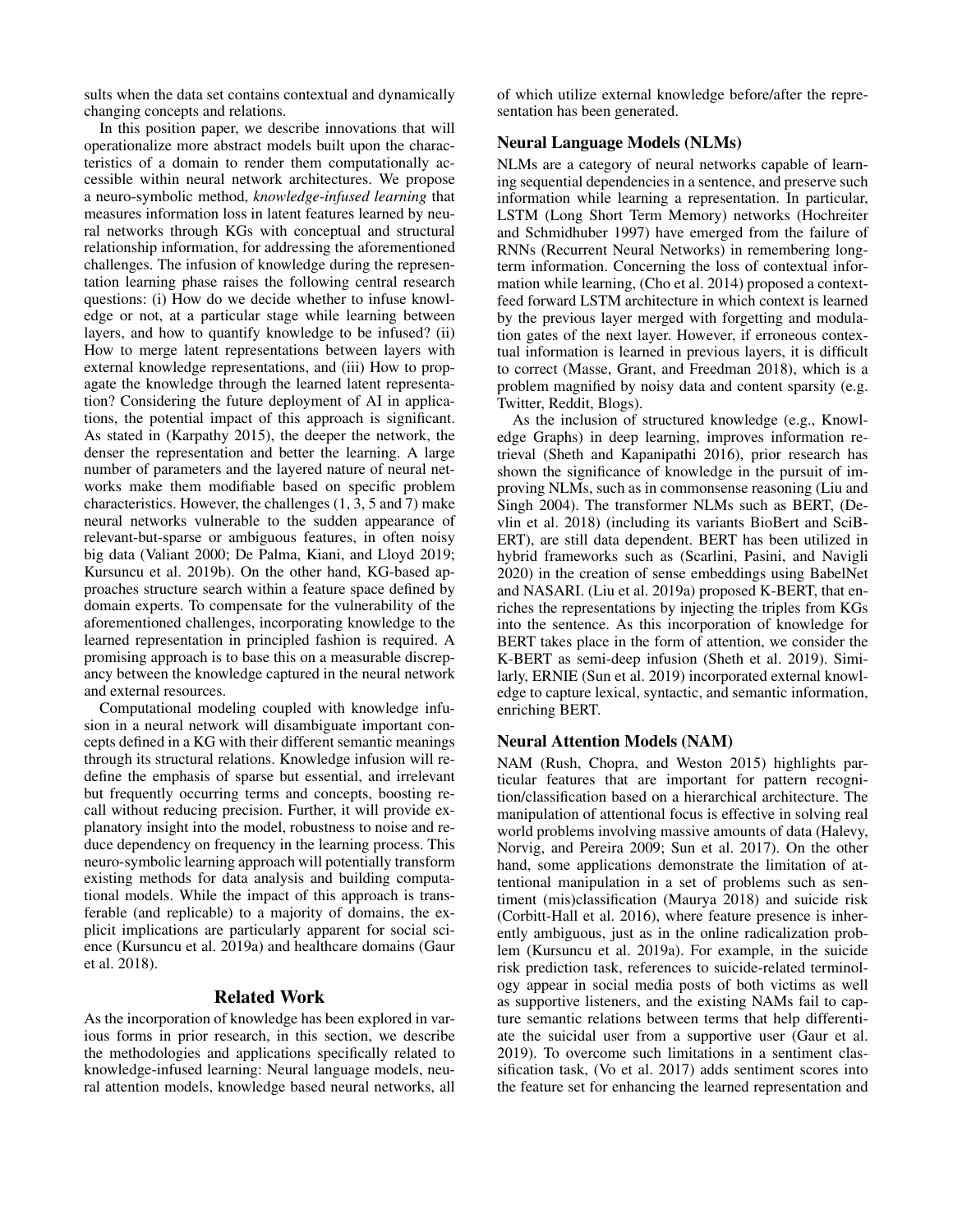modifies the loss function to respond to values of the sentiment score during learning. However, (Sheth et al. 2017; Kho et al. 2019) have pointed out the importance of using domain-specific knowledge especially in cases where the problem is complex in nature (Perera et al. 2016). (Bian, Gao, and Liu 2014) has empirically demonstrated the effectiveness of combining richer semantics from domain knowledge with morphological and syntactic knowledge in the text, by modeling knowledge as an auxiliary task that regularizes the learning of the main objective in a deep neural network.

# Knowledge-based Neural Networks

(Yi et al. 2018) introduced a knowledge-based, recurrent attention neural network (KB-RANN) that modifies the attentional mechanism by incorporating domain knowledge to improve model generalization. However, their domainknowledge is statistically derivable from the input data itself and is analogous to merely learning an interpolation function over the existing data. (Dugas et al. 2009) proposed a modification in the neural network by adopting Lipschitz functions for its activation function. (Hu et al. 2016) proposed a combination of deep neural networks with logic rules by employing knowledge distillation procedure (Hinton, Vinyals, and Dean 2015) of transferring the learned tacit knowledge from larger neural network, to the weights of the smaller neural network in data-limited settings. These studies for incorporating knowledge in a deep learning framework have not involved declarative knowledge structures in the form of KGs (e.g., DBpedia) (Chen et al. 2019). However, (Casteleiro et al. 2018) recently showed how the Cardiovascular Disease Ontology (CDO) provided context and reduced ambiguity, improving performance on a synonym detection task. (Shen et al. 2018) employed embeddings of entities in a KG, derived through Bi-LSTMs, to enhance the efficacy of NAMs. (Sarker et al. 2017) presented a conceptual framework for explaining artificial neural networks' classification behavior using background knowledge on the semantic web. (Makni and Hendler ) explained a deep learning approach to learn RDFS<sup>2</sup> rules from both synthetic and real-world semantic web data. They also claim their approach improves the noise-tolerance capabilities of RDFS reasoning.

All of the frameworks in the above subsections utilized external knowledge before or after the representation has been generated by NAMs, *rather than within the deep neural network* as in our approach (Sheth et al. 2019). We propose a learning framework that infuses domain knowledge within the latent layers of neural networks for modeling.

#### **Preliminaries**

Symbolic representation of a domain, besides its probabilistic representation, is crucial for neuro-symbolic learning. In our approach, we propose to homogenize symbolic information from KGs (see Section Knowledge Graphs) and contextual neural representations (see Section Contextual Modeling), in neural networks.



Figure 1: Contextual Dimension Modeling Diagram (Kursuncu et al. 2019a) Embedding algorithm above (W2V: Word2Vec) can be replaced by other algorithms such as BERT. For each dimension, a specific corpus is utilized to create the model and the generated representation of content is concatenated. Generating the three contextual dimension representations of a social media post will emphasize the weights of such essential lexical cues.

# Knowledge Graphs

A Knowledge graph (KG) is a conceptual model of a domain that stores and structures declarative knowledge in a human and machine-readable format, constituting factual ground truth and embodying a domain ontology of objects, attributes, and relations. KGs rely on symbolic propositions, employing generic conceptual relationships in taxonomies, partonomies and specific content with labeled links. Examples include DBpedia, UMLS, and ICD-10. The factual information about the domain is represented in the form of instances (or individuals) of those concepts (or classes) and relationships (Gruber 2008; Sheth and Thirunarayan 2012). Therefore, a domain can be described or modeled through KGs in a way that both computers and humans can understand. As KGs differentiate contextual nuances of concepts in the content, they play a key role in our framework with extensive use by several functions.

#### Contextual Modeling

Capturing contextual cues in the language is crucial in our approach; hence, we utilize NLMs to generate embeddings of the content. Recent embedding algorithms have emerged to create such representations such as Word2Vec (Goldberg and Levy 2014), GLoVe (Pennington, Socher, and Manning 2014), FastText (Athiwaratkun, Wilson, and Anandkumar 2018) and BERT (Devlin et al. 2018).

<sup>2</sup> https://www.w3.org/2001/sw/wiki/RDFS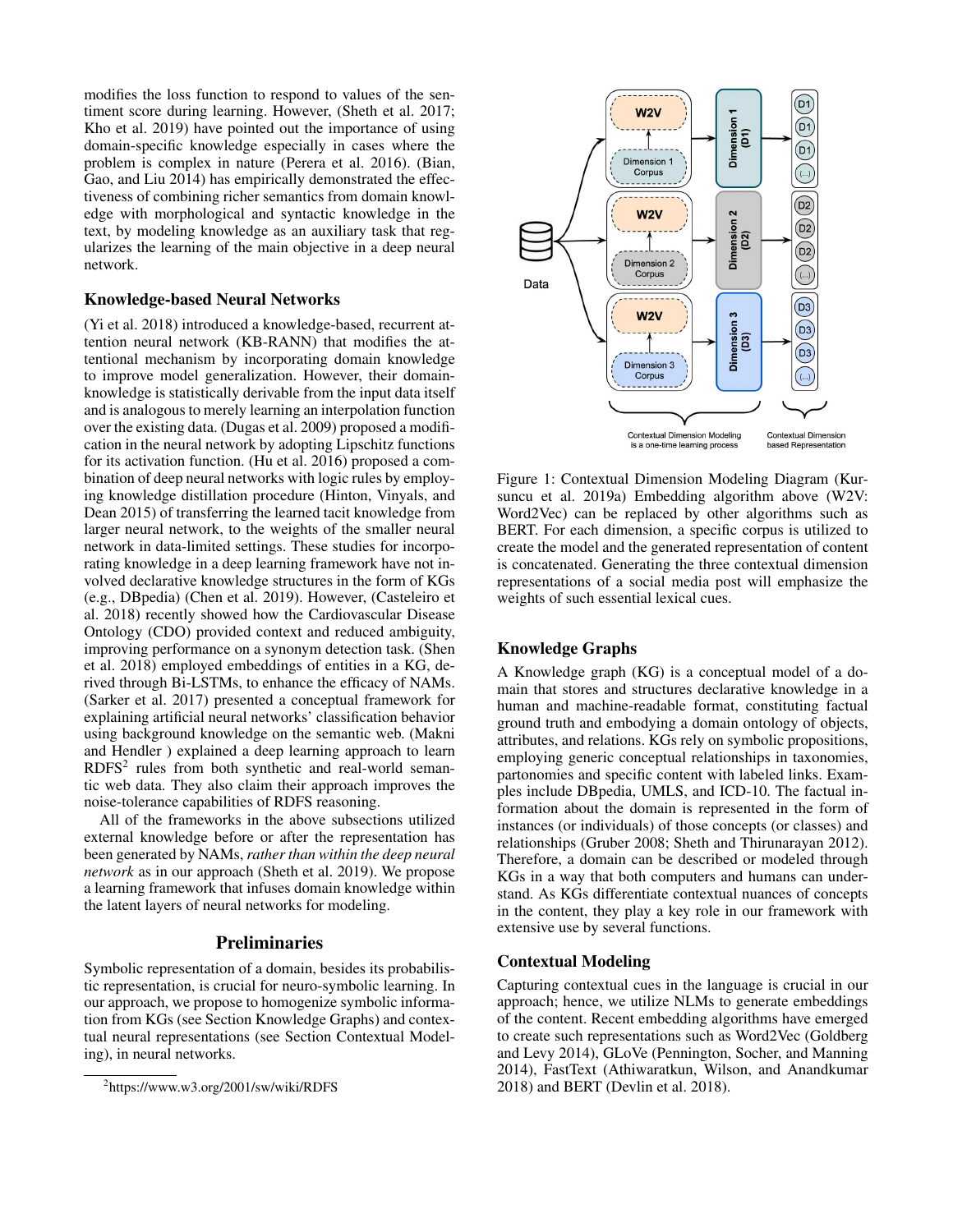Modeling context-sensitive problems in different domains (e.g., healthcare, cyber social threats, online extremism and harassment), depends heavily on carefully designed features to extract meaningful information, based on characteristics of the problems and a ground truth dataset. Moreover, identifying these characteristics and differentiating the content requires different levels of granularity in the organization of features. For instance, in the problem of online Islamist extremism, the information being shared in social media posts by users in extremism-related social networks displays an intent that depends on the user's type (e.g., recruiter, follower). Hence, as these user types show different characteristics (Kursuncu et al. 2018), for reliable analysis, it is critical to consider different contextual dimensions (Kursuncu et al. 2019a; Kursuncu 2018). Moreover, the ambiguity of diagnostic terms (e.g., jihad) also mandates representation of terms in different contexts. Hence, to better reflect these differences, creating multiple models enables us to represent the multiple contextual dimensions for a reliable analysis. Figure 1 details the contextual dimension modeling workflow.

# A Proposed Comprehensive Approach

Although the existing research (Gaur et al. 2018; Bhatt et al. 2018a) shows the contribution of incorporating external knowledge in ML, this incorporation mostly takes place before or after the actual learning process (e.g., feature extraction, validation); thus remaining shallow. We believe that deep knowledge infusion, within the hidden layers of neural networks, will greatly improve the performance by: (i) reducing false alarm and information loss, (ii) boosting recall without sacrificing precision, (iii) providing finer granular representation, (iv) enabling explainability (Islam et al. 2019; Kursuncu et al. 2019c) and (v) reducing bias. Specifically, we believe that it will become a critical and integral component of AI models that are integrated in deployed tools, e.g, in healthcare, where domain knowledge is crucial and indispensable in decision making processes. Fortunately, these domains are rich in terms of their respective machine-readable knowledge resources, such as manually curated medical KGs (e.g., UMLS (McInnes, Pedersen, and Pakhomov 2009), ICD-10 (Brouch 2000) and DataMed (Ohno-Machado et al. 2017)). In our prior research (Gaur et al. 2018), we utilized ML models coupled with these KGs to predict mental health disorders among 20 Mental Disorders (defined in the DSM-5) for Reddit posts. Typical approaches for such predictions employ word embeddings, such as Word2Vec, resulting in sub-optimal performance when they are used in domain-specific tasks. We have incorporated knowledge into the embeddings of Reddit posts by (i) using Zero Shot learning (Palatucci et al. 2009), (ii) *modulating* (e.g., re-weighting) their embeddings, similar to NAMs, and obtained a significant reduction in the false alarm rate, from 13% (without knowledge) to 2.5% (with knowledge). In another study, we have leveraged the domain knowledge in KGs to validate model weights that explain diverse crowd behavior in the Fantasy Premier League participants (FPL) (Bhatt et al. 2018b). However, very little previous work has tried to integrate such functional knowledge to an existing deep learning framework.

We propose to further develop an innovative deep knowledge-infused learning approach that will reveal patterns that are missed by traditional approaches because of sparse feature occurrence, feature ambiguity and noise. This approach will support the following integrated aims: (i) Infusion of Declarative Domain Knowledge in a Deep Learning framework, and (ii) Optimal Sub-Knowledge Graph Creation and Evolution. The overall architecture in Figure 2 guides our proposed research on these two aims. Our methods will disambiguate important concepts defined in the respective KGs with their different semantic meanings through its structural relations. Knowledge infusion will redefine the emphasis of *sparse-but-essential*, and *irrelevantbut-frequently-occurring* terms and concepts, boosting recall without reducing precision.

# Knowledge-Infused Learning

Each layer in a neural network architecture produces a latent representation of the input vector  $(h_t)$ . The infusion of knowledge during the representation learning phase raises the following central research questions: R1: How do we decide whether to infuse knowledge or not, at a particular stage while learning between layers, and how to quantify knowledge to be infused? R2: How to merge latent representations between layers with external knowledge representations, and R3: How to propagate the knowledge through the learned latent representation? We propose to define two functions to address these two questions: *Knowledge-Aware Loss Function (K-LF)* and *Knowledge Modulation Function (K-MF)*, respectively.

Configurations of neural networks can be designed in various ways depending on the problem. As our aim is to infuse knowledge within the neural network, such an operation can take place (i) before the output layer (e.g., Soft-Max), (ii) between hidden layers (e.g., reinforcing the gates of an NLM layer, modulating the hidden states of NLM layers, Knowledge-driven NLM dropout and recurrent dropout between layers). To illustrate (i), we describe our initial approach to neural language models that infuses knowledge before the output layer, which we believe will shed the light towards a reliable and robust solution with more research and rigorous experimentations.

Seeded Sub-Knowledge Graph The Seeded Sub-Knowledge Graph, is a subset of KGs, which participate broadly in our technical approach. Generic KGs (e.g., DBpedia (Bizer et al. 2009), YAGO2 (Hoffart et al. 2013), Freebase (Bollacker et al. 2008)) may contain over a million entities and close to a billion relationships. Using the entire graph of linked data on the web can cause; (1) unnecessary computation and (2) noise due to irrelevant knowledge, and has sometimes failed to benefit intelligent application (Roy, Park, and Pan 2017). However, real-world problems are domain-specific and require only a relevant (sub) portion of the full graph. Creation of a Seeded Sub-KG (Lalithsena 2018) based on a ground truth dataset is needed, to represent a particular domain using information-theoretic approaches (e.g., KL divergence)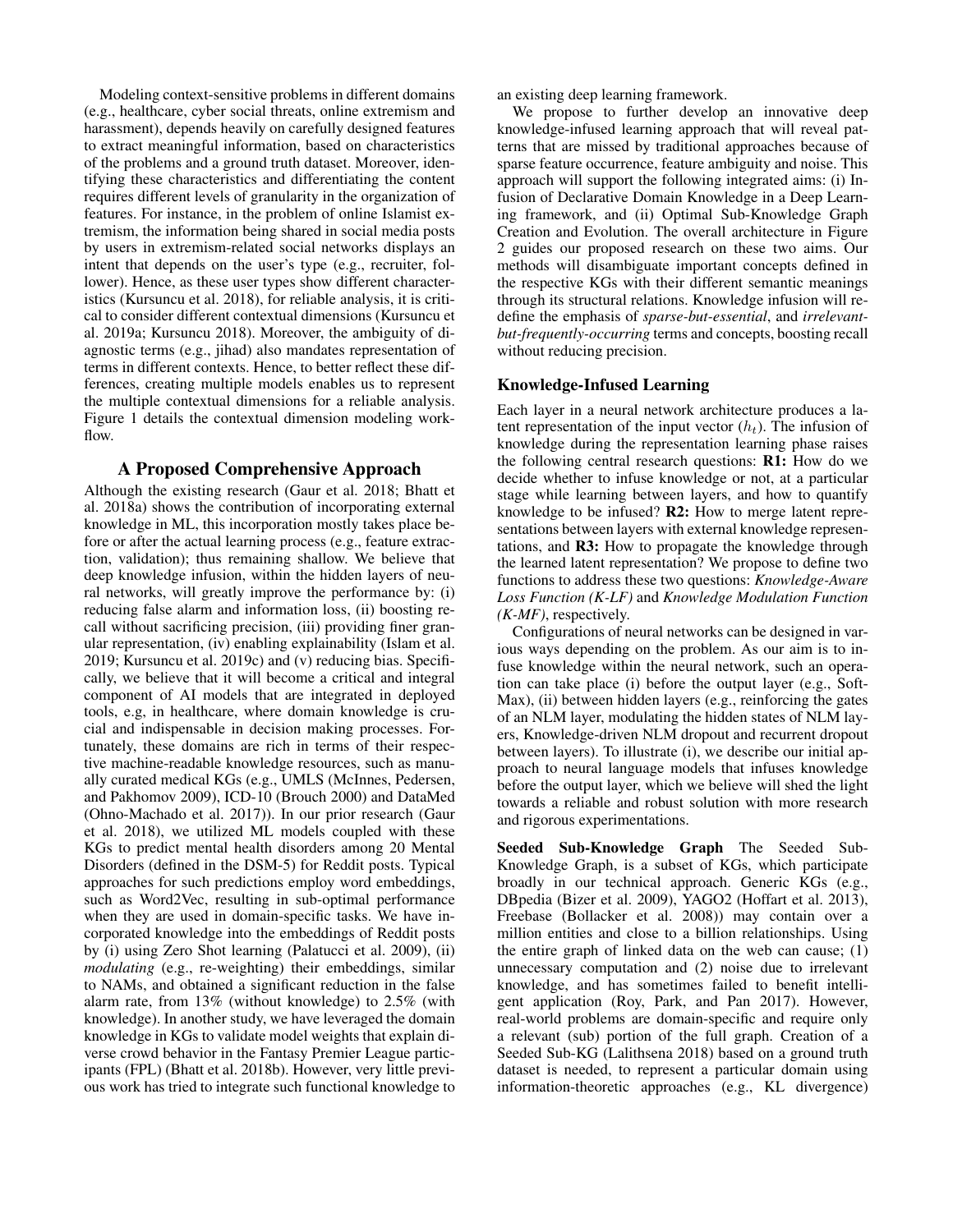

Figure 2: Overall Architecture: Contextual representations of data are generated, and domain knowledge amplifies the significance of specific important concepts that are missed in the learning model. Classification error determines the need for updating a Seeded SubKG with more relevant knowledge, resulting in a Seeded SubKG that is more refined and informative to our model.

and probabilistic soft logic (Kimmig et al. 2012). Further, a sub-graph discovery approach (Cameron et al. 2015; Lalithsena 2018) can also be used utilizing probabilistic graphical models (e.g., deep belief networks, conditional random fields). In our approach, the Seeded SubKG will be updated with more knowledge based on difference between the learned representation and relevant knowledge representation from the KG (see Section Differential Knowledge Engine).

 $K_e$ : Knowledge Embedding Creation Representation of knowledge in the Seeded SubKG will be generated as embedding vectors. Specific contextual dimension models and/or more generic models can be utilized to create an embedding of each concept and their relations in the Seeded SubKG. Unlike traditional approaches that compute the representation of each concept in the KGs by simply taking an average of embedding vectors of concepts, we leverage the existing structural information of the graph. This procedure is formally defined:

$$
K_e = \sum_{ij} [C_i, C_j] \bigotimes D_{ij} \tag{1}
$$

where  $K_e$  is the representation of the concepts enriched by the relationships in the Seeded-KG,  $(C_i, C_j)$  is the relevant pair of concepts in the Seeded-KG,  $D_{ii}$  is the distance measure (e.g., Least Common Subsumer (Baader, Sertkaya, and Turhan 2007)) between the two concepts  $C_i$  and  $C_j$ . Novel methods will further be examined building upon this initial approach above as well as existing tools that include TRANS-E (Bordes et al. 2013), TRANS-H (Wang et al. 2014), and HOLE (Nickel et al. 2016) for the creation of embeddings from KGs.

Knowledge Infusion Layer In a many-to-one NLM (Shivakumar et al. 2018) network with T hidden layers, the T<sup>th</sup> layer contains the learned representation before the

output layer. The output layer (e.g., SoftMax) of the NLM model estimates the error to be back-propagated. As the techniques for knowledge infusion between hidden layers or just before the output layers will be explored, in this subsection, we explain the Knowledge Infusion Layer (K-IL) which takes place just before the output layer.

| <b>Algorithm 1</b> Routine for Infusion of Knowledge in NLMs |                                                                                                                                                                                                                                                                                                                                                                                          |
|--------------------------------------------------------------|------------------------------------------------------------------------------------------------------------------------------------------------------------------------------------------------------------------------------------------------------------------------------------------------------------------------------------------------------------------------------------------|
|                                                              | 1: procedure KNOWLEDGEINFUSION                                                                                                                                                                                                                                                                                                                                                           |
| 2:                                                           | $Data: NLM_{type}, \#Epochs, \#Iter, K_e$                                                                                                                                                                                                                                                                                                                                                |
| 3:                                                           | $Output: M_T$                                                                                                                                                                                                                                                                                                                                                                            |
| 4:                                                           | for $ne=1$ to #Epochs do                                                                                                                                                                                                                                                                                                                                                                 |
| 5:                                                           | $\overrightarrow{h_T}, \overrightarrow{h_{T-1}} \leftarrow$ Training NLM( $NLM_{Type, \#}$ Iter)                                                                                                                                                                                                                                                                                         |
| 6:                                                           | while $(\mathbf{D}_{KL}(\overrightarrow{h_{T-1}}  \overrightarrow{K_e}) - \mathbf{D}_{KL}(\overrightarrow{h_T}  \overrightarrow{K_e}) > \epsilon)$ do<br>$h_T \leftarrow \sigma(W_{hk} * (\overrightarrow{h_T} \oplus \overrightarrow{K_e}) + b_{hk})$<br>$W^{hk} \leftarrow W^{hk} - \eta_k \nabla(\text{K-LF})$<br>$\overrightarrow{M_T} \leftarrow \overrightarrow{h_T} \odot W^{hk}$ |
| 7:                                                           |                                                                                                                                                                                                                                                                                                                                                                                          |
| 8:                                                           |                                                                                                                                                                                                                                                                                                                                                                                          |
| 9:                                                           |                                                                                                                                                                                                                                                                                                                                                                                          |
| 10:                                                          | return: $\overline{M_T}$                                                                                                                                                                                                                                                                                                                                                                 |

Algorithm 1 takes the type of neural language model, number of epochs, iterations and the seeded knowledge graph embedding  $K_e$  as input, and returns a knowledge infused representation of the hidden state  $M_T$ . In line 4, the infusion of knowledge takes place after each epoch without obstructing the learning of the vanilla NLM model and is explained in lines 5-10. Within the knowledge infusion process (lines 7-9), we optimize the loss function in equation 2 with convergence condition defined as the reduction in the difference between the  $D_{KL}$  of  $h_T$  and  $h_{T-1}$  in the presence of  $K_e$ . Considering the vanilla structure of a NLM (Greff et al. 2017),  $M_T$  is utilized by the fully connected layer for classification.

To illustrate an initial approach in Figure 3, we use LSTMs as NLMs in our neural network. K-IL functions add an additional layer before the output layer of our proposed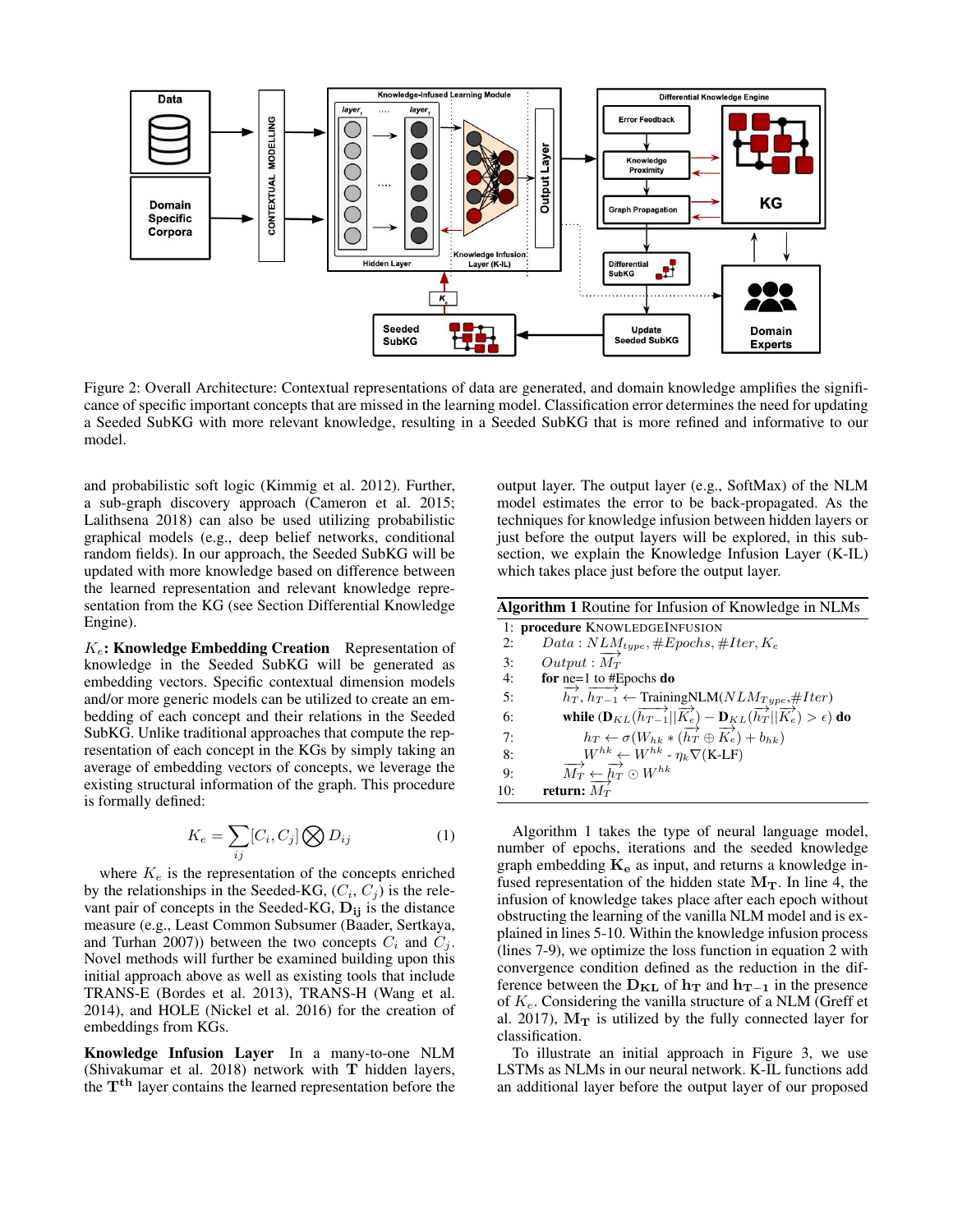

Figure 3: Inner Mechanism of the Knowledge Infusion Layer

neural network architecture. This layer takes the latent vector ( $h_{T-1}$ ) of the penultimate layer, the latent vector of the last hidden layer ( $h_T$ ) and the knowledge embedding ( $K_e$ ), as input.

In this layer, we define two particular functions that will be critical for merging the latent vectors from the hidden layers and the knowledge embedding vector from the KG. Note that the dimensions of these vectors are the same because they are created from the same models (e.g., contextual models), which makes the merge operation of those vectors possible and valid.

K-LF: Knowledge-Aware Loss Function In neural networks, hidden layers may de-emphasize important patterns due to the sparsity of certain features during learning, which causes information loss. In some cases, such patterns may not even appear in the data. However, such relations or patterns may be defined in KGs with even more relevant knowledge. We call this information gap between the learned representation of the data and knowledge representation as differential knowledge. Information loss in a learning process is relative to the distribution that suffered the loss. Hence, we propose a measure to determine the *differential knowledge* and guide the degree of knowledge infusion in learning. As our initial approach to this measure, we developed a twostate regularized loss function by utilizing Kullback Leibler (KL) divergence. Our choice of KL divergence measure is largely influenced by the Markov assumptions made in language modeling and have been highlighted in (Longworth 2010). The K-LF measure estimates the divergence between the hidden representations ( $h_{T-1}, h_T$ ) and knowledge representation  $(K_e)$ , to determine the differential knowledge to be infused.

Formally we define it as:

 $\arg \min(\vec{h_{T-1}}, \vec{h_T}, \vec{K_e}) \equiv \text{K-LF}$ , where  $\mathbf{h_{T-1}}$  is an input for convergence constraint.

$$
\mathbf{K}\text{-LF} = \min \mathbf{D}_{KL}(\vec{h_T}||\vec{K_e});
$$
  
s.t.  $\mathbf{D}_{KL}(\vec{h_T}||\vec{K_e}) < \mathbf{D}_{KL}(h_{T-1}||\vec{K_e})$  (2)

We minimize the *relative entropy* for information loss to

maximize the information gain from the knowledge representation (e.g.,  $K_e$ ). We will compute differential knowledge ( $∇$ K-LF) through such optimization approach; thus, the computed differential knowledge will also determine the degree of knowledge to be infused. ∇K-LF will be computed in the form of embedding vectors, and the dimensions from  $K_e$  will be preserved.

K-MF: Knowledge Modulation Function We need to merge the differential knowledge representation with the partially learned representation. However, this operation cannot be done arbitrarily as the vector spaces of both representations are different both in dimension and distribution if not same (Dumančić and Blockeel 2017). We explain an initial approach for the K-MF to modulate the learned weight matrix of the neural network with the hidden vector through an appropriate operation (e.g., Hadamard pointwise multiplication). This operation at the  $T<sup>th</sup>$  layer can be formulated as:

Equation for  $W^{hk} = W^{hk} - \eta_k * \nabla K$ -LF, where  $W^{hk}$  is the learned weight matrix infusing knowledge,  $\eta_k$  is learning momentum (Sutskever et al. 2013), ∇K-LF is differential knowledge. The weight matrix  $(W^{hk})$  is computed through the learning epochs utilizing the differential knowledge embedding ( $\nabla K$ -LF). Then we merge  $W^{hk}$  with the hidden vector  $h_T$  through the K-MF. Considering that we use Hadamard pointwise multiplication as our initial approach, we formally define the output  $M_T$  of K-MF as:

This operation at the  $T<sup>th</sup>$  layer can be formulated as:

$$
\vec{M_T} = \vec{h_T} \odot W^{hk} \tag{3}
$$

where  $M_T$  is Knowledge-Modulated representation,  $h_T$ is the hidden vector and  $\tilde{W}^{hk}$  is the learned weight matrix infusing knowledge. Further investigations of techniques for K-MF constitutes a central research topic for the research community.

#### Differential Knowledge Engine

In deep neural networks, each epoch generates an error that is back-propagated until the model reaches a saddle point in the local minima, and the error is reduced in each epoch. The error indicates the difference between probabilities of actual and predicted labels, and this difference can be used to enrich the Seeded SubKG in our proposed knowledgeinfused learning (K-IL) framework.

In this subsection, we discuss the sub-knowledge graph operations that are based on the difference between the learned representation of our knowledge-infused model  $(M_T)$ , and the representation of the relevant sub-knowledge graph from the KG, which we name the differential subknowledge graph. We define a *Knowledge Proximity function* to generate the *Differential Sub-knowledge Graph*, and *Update Seeded SubKG* to insert the differential subknowledge graph into the Seeded SubKG.

Knowledge Proximity Upon the arrival of the learned representation from the knowledge-infused learning model, we query the KG for retrieving related information to the respective data point. In this particular step, it is important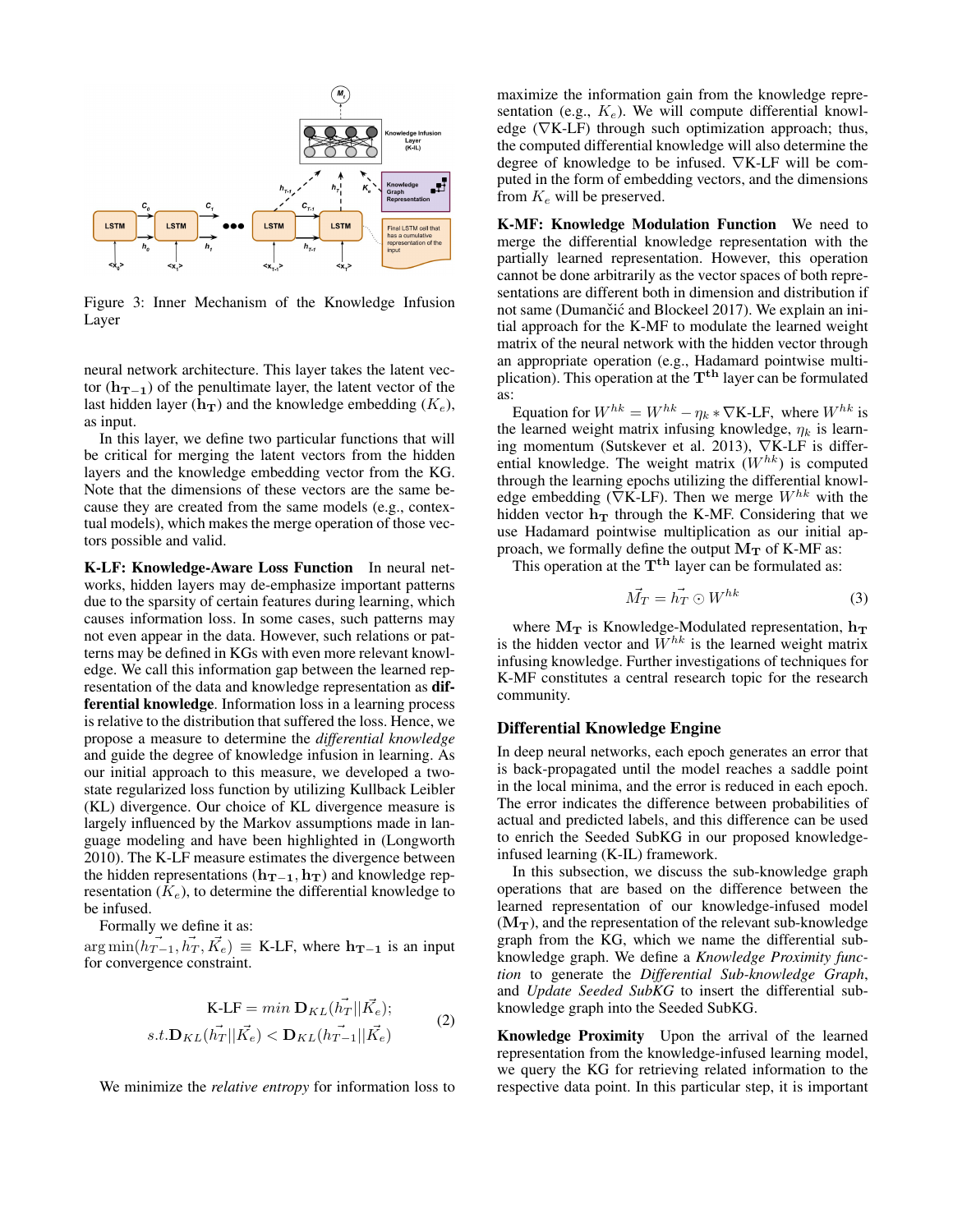to find the optimal proximity between the concept and its related concepts. For example, from the "South Carolina" concept, we may traverse the surrounding concepts with a varying number of hops (empirically decided). Finding the optimal number of hops towards each direction from the concept in question is still an open research question. As we find optimal proximity of a particular concept in the KG, we propagate KG based on the proximity starting from the concept in question.

Differential SubKG Once we obtain the SubKG from the graph propagation, we create a differential SubKG that will reflect the difference in knowledge from the Seeded SubKG. For this procedure, research is needed to formulate the problem using variational autoencoders to extract a *differential*  $subKG(D_{kg})$  and, we believe it will provide missing information in the Seeded-KG.

Update function The differential subKG generated as a result of minimizing knowledge proximity is considered as an input factual graph to the update procedure. As a result, the procedure dynamically evolves the Seeded subKG with missing information from differential subKG. We propose to utilize *Lyapunov stability theorem* (Liu, Zhang, and Chen 2014) and *Zero Shot learning* to update the Seeded-KG using  $D_{kg}$ .  $D_{kg}$  and Seeded-KG represent two knowledge structures requiring a process of transferring the knowledge from one structure to another (Hamaguchi et al. 2017). We define this process as generation of semantic mapping weights that encodes and decodes the two semantic spaces, utilizing the Lyapunov stability constraint and Sylvester optimization approach: Given two semantic spaces belonging to a domain D (e.g., online extremism, mental health), we tend to attain an equilibrium position defined as:

$$
||S_{kg} - W * D_{kg}||_F^2 = \alpha * ||W * S_{kg} - D_{kg}||_F^2 \qquad (4)
$$

 $||$ .  $||_F$  represents Frobenius norm and  $\alpha$  is a proportionality constant belong to R. Equation 4 reflects Lyapunov stability theorem and to achieve such a stable state we define our optimization function as follows:

$$
L = min(||S_{kg} - WD_{kg}||_F^2 - \alpha * ||WS_{kg} - D_{kg}||_F^2),
$$
  
\n
$$
\alpha > 0, W \in \mathbb{R}X\mathbb{R}
$$
\n(5)

Equation 5 is solvable using Sylvester optimization and its derivation is defined in a recent study (Gaur et al. 2018).

## Applications for K-IL

Artificial intelligence models will be widely deployed in real world decision making processes in the foreseeable future, once the challenges described in Section 1, are overcome. As we argue that the incorporation of external structured knowledge will address these challenges, it will benefit various application domains such as social and health sciences, automating processes that require knowledge and intelligence. Specifically, it will have a potentially significant impact on predictive analysis of online communications such as misinformation and extremism, conversational modeling, and disease prediction.

As predicting online extremism is challenging and false alarms create serious implications potentially affecting millions of individuals, (Kursuncu et al. 2019a) showcased that the (shallow) infusion of external domain-specific knowledge improves precision, reducing potential social discrimination. Further, in prediction of mental health diseases defined in DSM-5, (Gaur et al. 2018) shallow knowledge infusion reduces false alarms by 30%. On the other hand, conversational models pose an important application area as (Liu et al. 2019b) proposed a conversation framework where the fusion of KGs and text mutually reinforce each other to generate knowledge-aware responses, improving the model in generalizability and explainability. In another study, (Young et al. 2018) integrated commonsense knowledge into the conversational models selecting the most appropriate response. While machine learning finds many application areas in medicine for disease prediction, large data is not always available. In this case knowledge-infused learning generates more representative features thereby avoiding overfitting. A study (Tan et al. 2019) on early diagnosis of lung cancer using computed tomography images, infused knowledge in the form of expert-curated features into the learning process through CNN. Despite the small data set, the enriched feature space in their knowledge-infused learning process improved sensitivity and specificity of the model.

In contrast to the applications above, we believe that the deep infusion of external knowledge within latent layers will enhance the coverage of the information being learned by the model based on KGs. Hence, this will provide better generalizability, reduction in bias and false alarms, disambiguation, less reliance on large data, explainability, reliability and robustness, to the real world applications in critical aforementioned domains with significant impact.

## Conclusion

Combining deep learning and knowledge graphs in a hybrid neural-symbolic learning framework will further enhance performance and accelerate the convergence of the learning processes. Specifically, the impact of this improvement in very sensitive domains such as health and social science, will be significant with respect to their implications for realworld deployment. Adoption of the tools that automate tasks that require knowledge and intelligence, and are traditionally done by humans, will improve with the help of this framework that marries deep learning and knowledge graph techniques. Specifically, we envision that the infusion of knowledge as described in this framework will capture information for the corresponding domain in finer granularity of abstraction. We believe that this approach will provide reliable solutions to the problems faced in deep learning, as described in Sections 1 and 5. Hence, in real world applications, resolving these issues with both knowledge graphs and deep learning in a hybrid neuro-symbolic framework will greatly contribute to fulfilling AI's promise.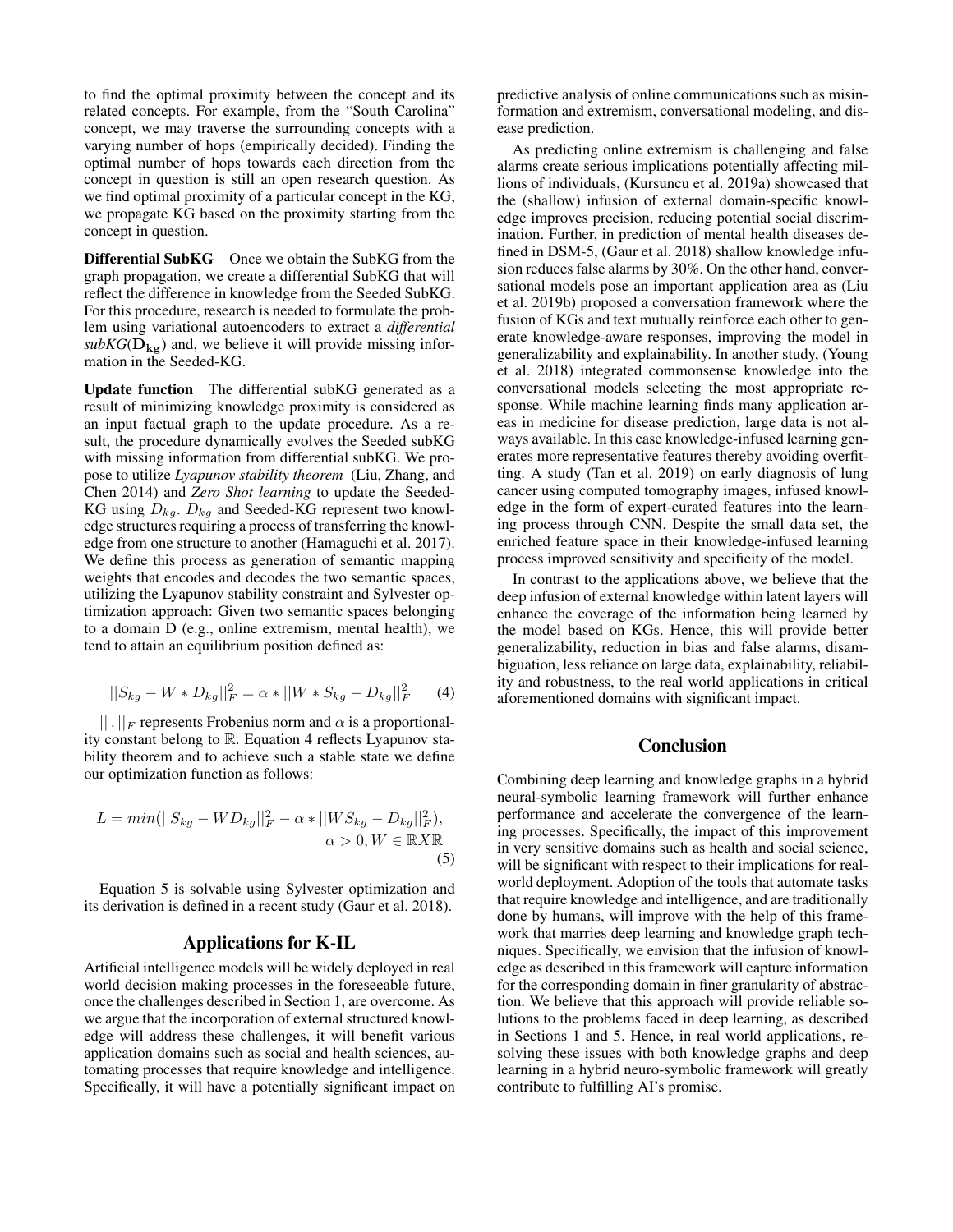# Acknowledgement

We acknowledge partial support from the National Science Foundation (NSF) award CNS-1513721: "Context-Aware Harassment Detection on Social Media". Any opinions, conclusions or recommendations expressed in this material are those of the authors and do not necessarily reflect the views of the NSF.

# References

Athiwaratkun, B.; Wilson, A. G.; and Anandkumar, A. 2018. Probabilistic fasttext for multi-sense word embeddings. *arXiv preprint arXiv:1806.02901*.

Baader, F.; Sertkaya, B.; and Turhan, A.-Y. 2007. Computing the least common subsumer wrt a background terminology. *Journal of Applied Logic* 5(3):392–420.

Bhatt, S.; Gaur, M.; Bullemer, B.; Shalin, V.; Sheth, A.; and Minnery, B. 2018a. Enhancing crowd wisdom using explainable diversity inferred from social media. In *2018 IEEE/WIC/ACM International Conference on Web Intelligence (WI)*, 293–300. IEEE.

Bhatt, S.; Gaur, M.; Bullemer, B.; Shalin, V. L.; Sheth, A. P.; and Minnery, B. 2018b. Enhancing crowd wisdom using explainable diversity inferred from social media. In *IEEE/WIC/ACM International Conference on Web Intelligence*. Santiago, Chile: IEEE.

Bian, J.; Gao, B.; and Liu, T.-Y. 2014. Knowledge-powered deep learning for word embedding. In *Joint European conference on machine learning and knowledge discovery in databases*, 132–148. Springer.

Bizer, C.; Lehmann, J.; Kobilarov, G.; Auer, S.; Becker, C.; Cyganiak, R.; and Hellmann, S. 2009. Dbpedia-a crystallization point for the web of data. *Web Semantics: science, services and agents on the world wide web* 7(3):154–165.

Bollacker, K.; Evans, C.; Paritosh, P.; Sturge, T.; and Taylor, J. 2008. Freebase: a collaboratively created graph database for structuring human knowledge. In *Proceedings of the 2008 ACM SIGMOD international conference on Management of data*, 1247–1250. AcM.

Bordes, A.; Usunier, N.; Garcia-Duran, A.; Weston, J.; and Yakhnenko, O. 2013. Translating embeddings for modeling multi-relational data. In *Advances in neural information processing systems*, 2787–2795.

Brouch, K. L. 2000. Where in the world is icd-10? *Where in the World Is ICD-10?/AHIMA, American Health Information Management Association*.

Cameron, D.; Kavuluru, R.; Rindflesch, T. C.; Sheth, A. P.; Thirunarayan, K.; and Bodenreider, O. 2015. Context-driven automatic subgraph creation for literature-based discovery. *Journal of biomedical informatics* 54:141–157.

Casteleiro, M. A.; Demetriou, G.; Read, W.; Prieto, M. J. F.; Maroto, N.; Fernandez, D. M.; Nenadic, G.; Klein, J.; Keane, J.; and Stevens, R. 2018. Deep learning meets ontologies: experiments to anchor the cardiovascular disease ontology in the biomedical literature. *Journal of biomedical semantics* 9(1):13.

Chen, B.; Hao, Z.; Cai, X.; Cai, R.; Wen, W.; Zhu, J.; and Xie, G. 2019. Embedding logic rules into recurrent neural networks. *IEEE Access* 7:14938–14946.

Cheng, J. 2018. Ai reasoning systems: Pac and applied methods. *arXiv preprint arXiv:1807.05054*.

Cho, K.; Van Merriënboer, B.; Gulcehre, C.; Bahdanau, D.; Bougares, F.; Schwenk, H.; and Bengio, Y. 2014. Learning phrase representations using rnn encoder-decoder for statistical machine translation. *arXiv preprint arXiv:1406.1078*.

Corbitt-Hall, D. J.; Gauthier, J. M.; Davis, M. T.; and Witte, T. K. 2016. College students' responses to suicidal content on social networking sites: an examination using a simulated facebook newsfeed. *Suicide and Life-Threatening Behavior* 46(5):609–624.

De Palma, G.; Kiani, B.; and Lloyd, S. 2019. Random deep neural networks are biased towards simple functions. In *Advances in Neural Information Processing Systems*, 1962– 1974.

Devlin, J.; Chang, M.-W.; Lee, K.; and Toutanova, K. 2018. Bert: Pre-training of deep bidirectional transformers for language understanding. *arXiv preprint arXiv:1810.04805*.

Dugas, C.; Bengio, Y.; Bélisle, F.; Nadeau, C.; and Garcia, R. 2009. Incorporating functional knowledge in neural networks. *Journal of Machine Learning Research* 10(Jun):1239–1262.

Dumančić, S., and Blockeel, H. 2017. Demystifying relational latent representations. In *International Conference on Inductive Logic Programming*, 63–77. Springer.

Gaur, M.; Kursuncu, U.; Alambo, A.; Sheth, A.; Daniulaityte, R.; Thirunarayan, K.; and Pathak, J. 2018. " let me tell you about your mental health!" contextualized classification of reddit posts to dsm-5 for web-based intervention.

Gaur, M.; Alambo, A.; Sain, J. P.; Kursuncu, U.; Thirunarayan, K.; Kavuluru, R.; Sheth, A.; Welton, R.; and Pathak, J. 2019. Knowledge-aware assessment of severity of suicide risk for early intervention. In *The World Wide Web Conference*, 514–525.

Goldberg, Y., and Levy, O. 2014. word2vec explained: deriving mikolov et al.'s negative-sampling word-embedding method. *arXiv preprint arXiv:1402.3722*.

Greff, K.; Srivastava, R. K.; Koutník, J.; Steunebrink, B. R.; and Schmidhuber, J. 2017. Lstm: A search space odyssey. *IEEE transactions on neural networks and learning systems* 28(10):2222–2232.

Gruber, T. 2008. Ontology, encyclopedia of database systems, ling liu and m. *Tamer Özsu (Eds.)*.

Halevy, A.; Norvig, P.; and Pereira, F. 2009. The unreasonable effectiveness of data. *IEEE Intelligent Systems* 24(2):8– 12.

Hamaguchi, T.; Oiwa, H.; Shimbo, M.; and Matsumoto, Y. 2017. Knowledge transfer for out-of-knowledge-base entities: a graph neural network approach. *arXiv preprint arXiv:1706.05674*.

Hinton, G.; Vinyals, O.; and Dean, J. 2015. Distilling the knowledge in a neural network. *arXiv preprint arXiv:1503.02531*.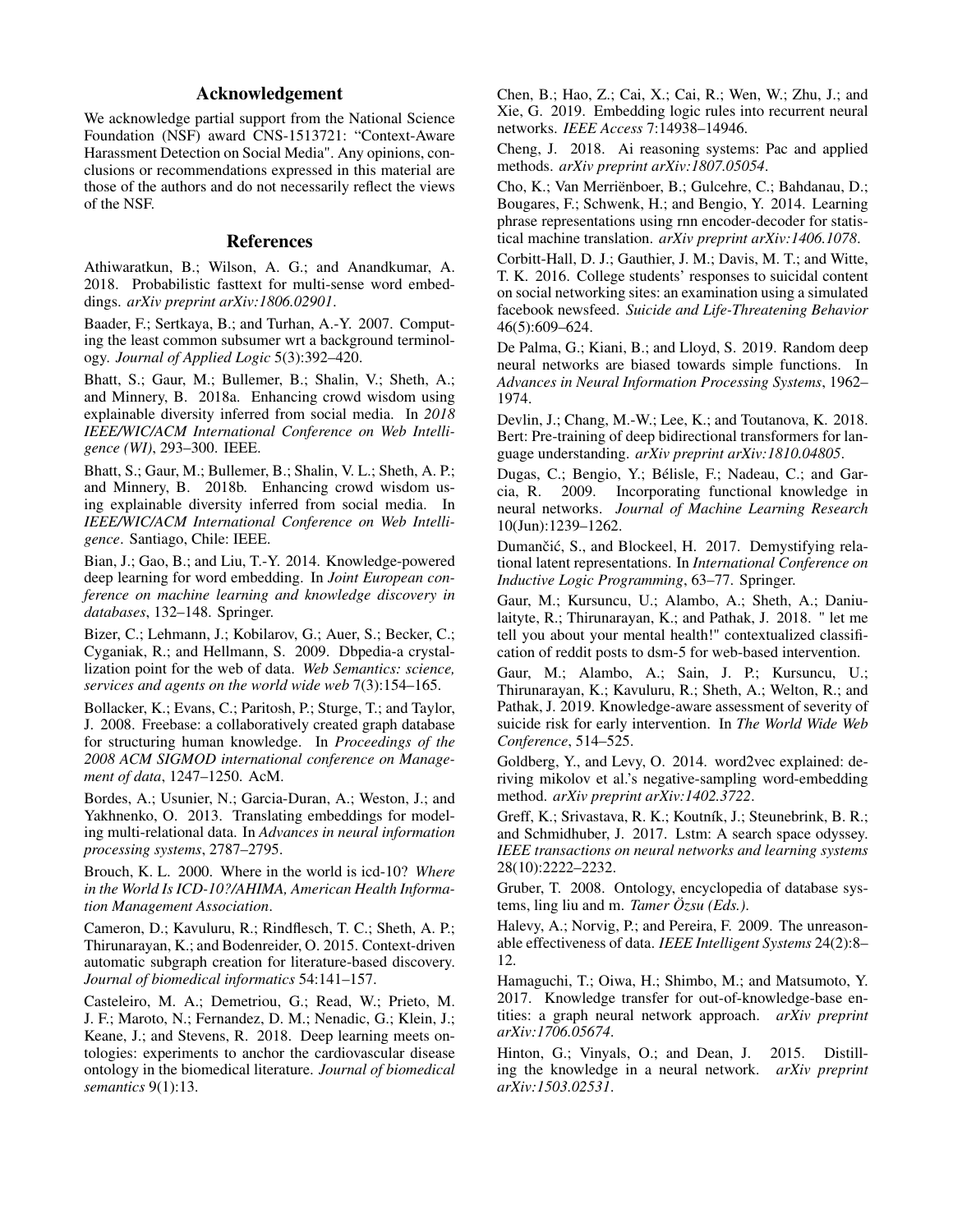Hochreiter, S., and Schmidhuber, J. 1997. Long short-term memory. *Neural computation* 9(8):1735–1780.

Hoffart, J.; Suchanek, F. M.; Berberich, K.; and Weikum, G. 2013. Yago2: A spatially and temporally enhanced knowledge base from wikipedia. *Artificial Intelligence* 194:28–61.

Hu, Z.; Ma, X.; Liu, Z.; Hovy, E.; and Xing, E. 2016. Harnessing deep neural networks with logic rules. *arXiv preprint arXiv:1603.06318*.

Islam, S. R.; Eberle, W.; Bundy, S.; and Ghafoor, S. K. 2019. Infusing domain knowledge in ai-based" black box" models for better explainability with application in bankruptcy prediction. *arXiv preprint arXiv:1905.11474*.

Karpathy, A. 2015. The unreasonable effectiveness of recurrent neural networks. *Andrej Karpathy blog* 21.

Kho, S. J.; Padhee, S.; Bajaj, G.; Thirunarayan, K.; and Sheth, A. 2019. Domain-specific use cases for knowledgeenabled social media analysis. In *Emerging Research Challenges and Opportunities in Computational Social Network Analysis and Mining*. Springer. 233–246.

Kimmig, A.; Bach, S.; Broecheler, M.; Huang, B.; and Getoor, L. 2012. A short introduction to probabilistic soft logic. In *Proceedings of the NIPS Workshop on Probabilistic Programming: Foundations and Applications*, 1–4.

Kursuncu, U.; Gaur, M.; Lokala, U.; Illendula, A.; Thirunarayan, K.; Daniulaityte, R.; Sheth, A.; and Arpinar, I. B. 2018. " what's ur type?" contextualized classification of user types in marijuana-related communications using compositional multiview embedding. In *IEEE/WIC/ACM International Conference on Web Intelligence(WI'18)*.

Kursuncu, U.; Gaur, M.; Castillo, C.; Alambo, A.; Thirunarayan, K.; Shalin, V.; Achilov, D.; Arpinar, I. B.; and Sheth, A. 2019a. Modeling islamist extremist communications on social media using contextual dimensions: Religion, ideology, and hate. *Proceedings of the ACM on Human-Computer Interaction* 3(CSCW):151.

Kursuncu, U.; Gaur, M.; Lokala, U.; Thirunarayan, K.; Sheth, A.; and Arpinar, I. B. 2019b. Predictive analysis on twitter: Techniques and applications. In *Emerging Research Challenges and Opportunities in Computational Social Network Analysis and Mining*. Springer. 67–104.

Kursuncu, U.; Gaur, M.; Thirunarayan, K.; and Sheth, A. 2019c. Explainability of medical ai through domain knowledge. *Ontology Summit 2019, Medical Explanation*.

Kursuncu, U. 2018. *Modeling the Persona in Persuasive Discourse on Social Media Using Context-aware and Knowledge-driven Learning*. Ph.D. Dissertation, University of Georgia.

Lalithsena, S. 2018. *Domain-specific knowledge extraction from the web of data*. Ph.D. Dissertation, Wright State University.

Liu, H., and Singh, P. 2004. Commonsense reasoning in and over natural language. In *International Conference on Knowledge-Based and Intelligent Information and Engineering Systems*, 293–306. Springer.

Liu, W.; Zhou, P.; Zhao, Z.; Wang, Z.; Ju, Q.; Deng, H.; and

Wang, P. 2019a. K-bert: Enabling language representation with knowledge graph. *arXiv preprint arXiv:1909.07606*.

Liu, Z.; Niu, Z.-Y.; Wu, H.; and Wang, H. 2019b. Knowledge aware conversation generation with explainable reasoning over augmented graphs. In *Proceedings of the 2019 Conference on Empirical Methods in Natural Language Processing and the 9th International Joint Conference on Natural Language Processing (EMNLP-IJCNLP)*, 1782–1792.

Liu, M.; Zhang, D.; and Chen, S. 2014. Attribute relation learning for zero-shot classification. *Neurocomputing* 139:34–46.

Longworth, C. 2010. *Kernel methods for text-independent speaker verification*. Ph.D. Dissertation, University of Cambridge.

Makni, B., and Hendler, J. Deep learning for noise-tolerant rdfs reasoning.

Masse, N. Y.; Grant, G. D.; and Freedman, D. J. 2018. Alleviating catastrophic forgetting using context-dependent gating and synaptic stabilization. *Proceedings of the National Academy of Sciences* 115(44):E10467–E10475.

Maurya, A. K. 2018. Learning low dimensional word based linear classifiers using data shared adaptive bootstrap aggregated lasso with application to imdb data. *arXiv preprint arXiv:1807.10623*.

McInnes, B. T.; Pedersen, T.; and Pakhomov, S. V. 2009. Umls-interface and umls-similarity: open source software for measuring paths and semantic similarity. In *AMIA Annual Symposium Proceedings*, volume 2009, 431. American Medical Informatics Association.

Nickel, M.; Rosasco, L.; Poggio, T. A.; et al. 2016. Holographic embeddings of knowledge graphs. In *AAAI*, volume 2, 3–2.

Ohno-Machado, L.; Sansone, S.-A.; Alter, G.; Fore, I.; Grethe, J.; Xu, H.; Gonzalez-Beltran, A.; Rocca-Serra, P.; Gururaj, A. E.; Bell, E.; et al. 2017. Finding useful data across multiple biomedical data repositories using datamed. *Nature genetics* 49(6):816.

Olteanu, A.; Castillo, C.; Diaz, F.; and Kiciman, E. 2019. Social data: Biases, methodological pitfalls, and ethical boundaries. *Frontiers in Big Data* 2:13.

Palatucci, M.; Pomerleau, D.; Hinton, G. E.; and Mitchell, T. M. 2009. Zero-shot learning with semantic output codes. In *Advances in neural information processing systems*, 1410–1418.

Pennington, J.; Socher, R.; and Manning, C. 2014. Glove: Global vectors for word representation. In *Proceedings of the 2014 conference on empirical methods in natural language processing (EMNLP)*, 1532–1543.

Perera, S.; Mendes, P. N.; Alex, A.; Sheth, A. P.; and Thirunarayan, K. 2016. Implicit entity linking in tweets. In *International Semantic Web Conference*, 118–132. Springer.

Roy, A.; Park, Y.; and Pan, S. 2017. Learning domainspecific word embeddings from sparse cybersecurity texts. *arXiv preprint arXiv:1709.07470*.